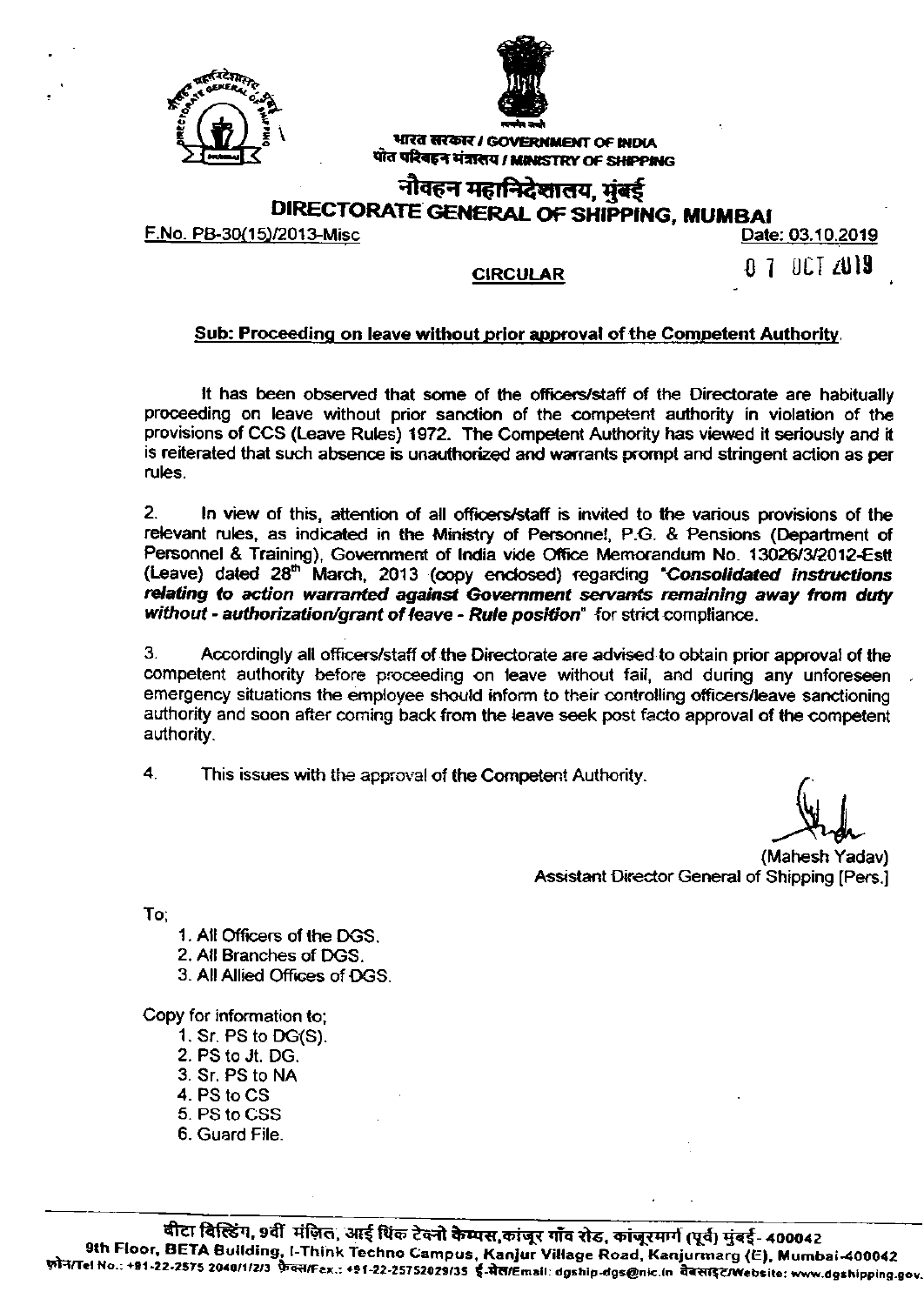### No. 13026/3/2012-Estt (Leave) Government of India Ministry of Personnel, P.G. & Pensions (Department of Personnel & Training)

\*\*\*\*\*

### New Delhi, the  $28<sup>th</sup>$  March, 2013.

### **OFFICE MEMORANDUM**

#### Consolidated instructions relating to action warranted against Subject:-Government servants remaining away from duty without . authorisation/grant of leave - Rule position

The undersigned is directed to say that various references are being received from Ministries/Departments seeking advice/post facto regularisation of unauthorised absence. It has been observed that due seriousness is not being accorded by the administrative authorities to the various rule provisions, inter alia under the CCS(Leave) Rules, 1972, for taking immediate and appropriate action against Government servants staying away from duty without prior sanction of leave or overstaying the periods of sanctioned leave. It is reiterated that such absence is unauthorised and warrants prompt and stringent action as per rules. It has been observed that concerned administrative authorities do not follow the prescribed procedure for dealing with such unauthorised absence.

In view of this, attention of all Ministries/Departments is invited to the various 2. provisions of the relevant rules, as indicated in the following paragraphs for strict adherence in situations of unauthorised absence of Government servants. It is also suggested that these provisions may be brought to the notice of all the employees so as to highlight the consequences which may visit if a Government servant is on unauthorised absence. The present OM intends to provide ready reference points in respect of the relevant provisions, hence it is advised that the relevant rules, as are being cited below, are referred to by the competent authorities for appropriate and judicious application. The relevant provisions which may be kept in mind while considering such cases are indicated as follows:

#### $(a)$ Proviso to FR 17(1)

The said provision stipulates that an officer who is absent from duty without any authority shall not be entitled to any pay and allowances during the period of such absence.

 $(b)$ **FR 17-A** 

The said provision inter alia provides that where an individual employee remains absent unauthorisedly or deserts the post, the period of such absence shall be deemed to cause an interruption or break in service of the employee, unless otherwise decided by the competent authority for the purpose of leave travel concession and eligibility for appearing in departmental examinations, for which a minimum period of service is required.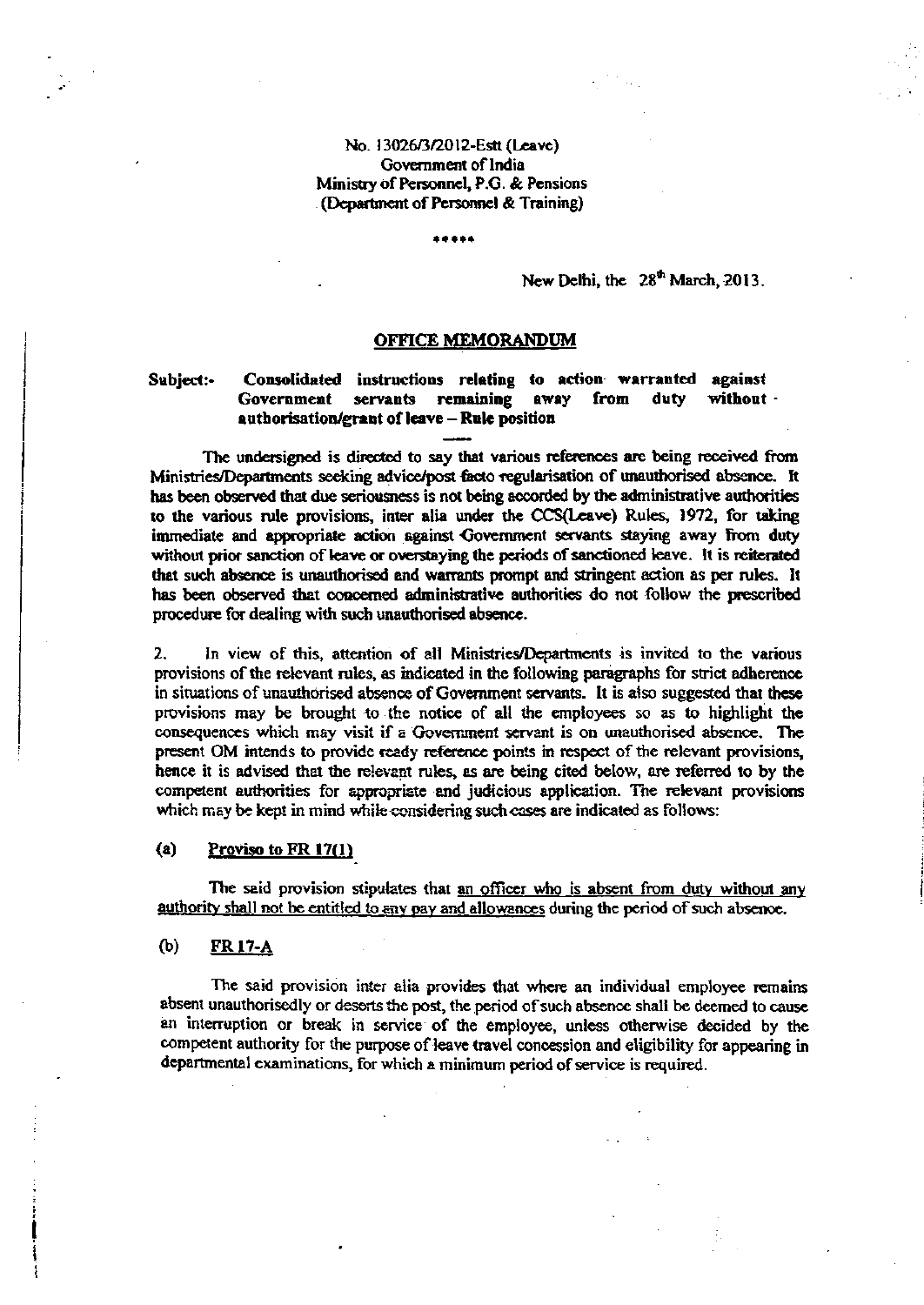### Rule 25 of the CCS (Leave) Rules, 1972  $(c)$

The said provision addresses the situation where an employee overstays beyond the sanctioned leave of the kind due and admissible, and the competent authority has not approved such extension. The consequences that flow from such refusal of extension of leave include that:

 $-2 -$ 

- i the Government servant shall not be entitled to any leave salary for such absence; ii the period shall be debited against his leave account as though it were half pay leave to
- the extent such leave is due, the period in excess of such leave due being treated as
- iii wilful absence from duty after the expiry of leave renders a Government servant liable

With respect to (iii) above, it may be stated that all Ministries/ Departments are requested to ensure that in all cases of unauthorised absence by a Government servant, he should be informed of the consequences of such absence and be directed to rejoin duty immediately/ within a specified period, say within three days, failing which he would be liable for disciplinary action under CCS (CCA) Rules, 1965. It may be stressed that a Government servant who remains absent without any authority should be proceeded against immediately and this should not be put off till the absence exceeds the limit prescribed under the various provisions of CCS (Leave) Rules, 1972 and the disciplinary case should be conducted and

## $(d)$ Rule 32(6) of the CCS (Leave) Rules, 1972

This provision allows the authority competent to grant leave, to commute retrospectively periods of absence without leave into extraordinary leave under Rule 32(6) of CCS (Leave) Rules, 1972. A similar provision also exists under rule 27(2) of the CCS (Pension) Rules, 1972. It may please be ensured that discretion allowed under these provisions is exercised judiciously, keeping in view the circumstances and merits of each individual case. The period of absence so regularised by grant of extra ordinary leave shall normally not count for the purpose of increments and for the said purpose it shall be regulated by provisions of FR 26(b) (ii).

 $3.$ All Ministries/ Departments should initiate appropriate action against delinquent Government servants as per rules.

4. Hindi version will follow.

(Mukesh Chaturvedi) Deputy Secretary to the Govt. of India

All Ministries/ Departments of the Government of India etc. (As per standard  $To:$ mailing list)